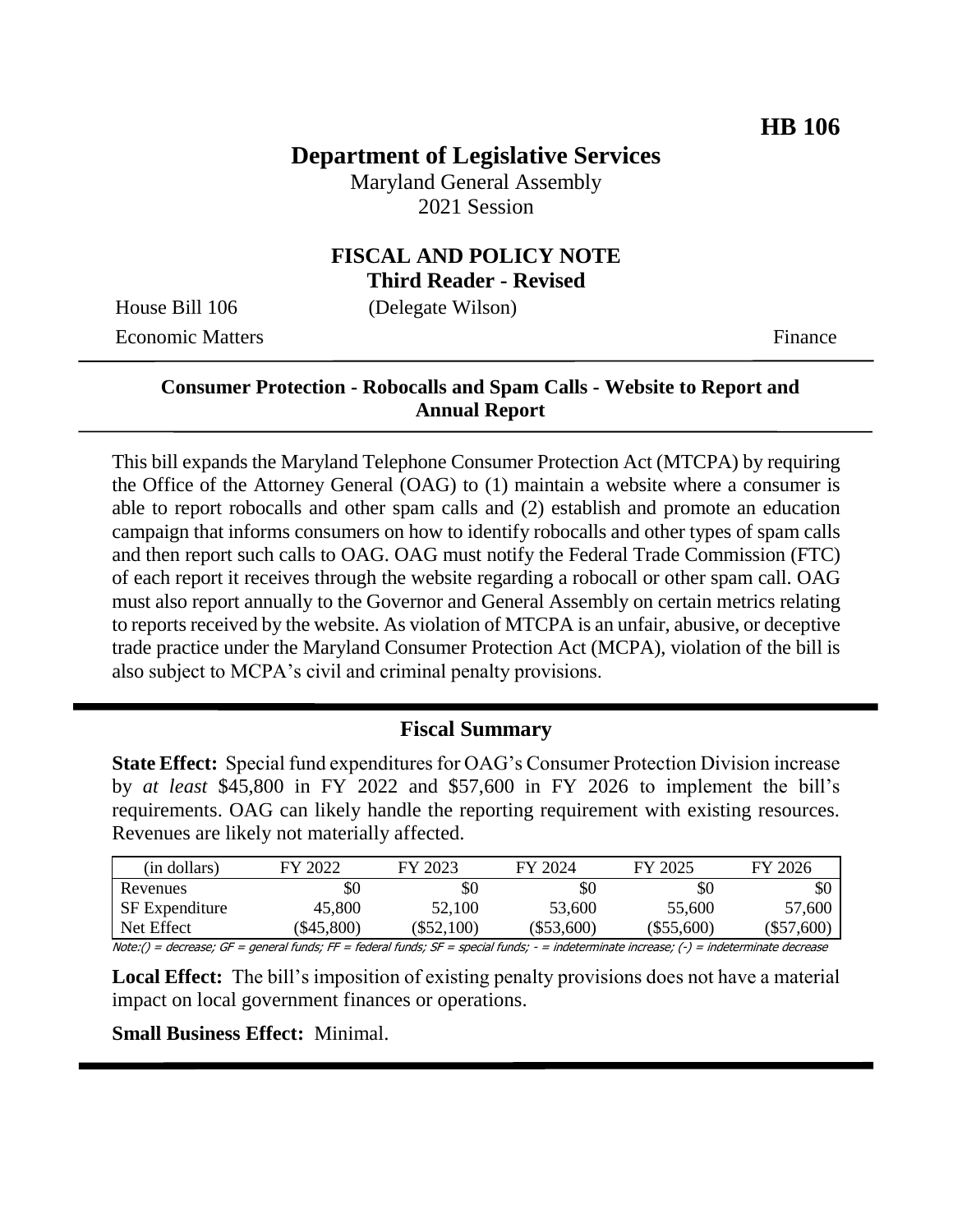### **Analysis**

**Bill Summary:** "Robocall" means a call made (including a text message sent) to any telephone number owned by a person in the State using (1) an automatic telephone dialing system or (2) an artificial or prerecorded voice.

The bill specifies that an "automatic telephone dialing system" has the same meaning as under federal law, which defines such a system as equipment which has the capacity (1) to store or produce telephone numbers to be called, using a random or sequential number generator and (2) to dial such numbers.

#### *Reporting Requirement*

By November 1 each year, OAG must report to the Governor and the General Assembly on:

- the number of reports received through the website per month;
- the type of each reported call;
- the date and time of each reported call;
- the demographic information of each consumer who makes a report;
- the geographic information of each consumer who makes a report; and
- any other information OAG believes is relevant to consumer protection and robocalls and other spam calls.

#### **Current Law:**

#### *Maryland Telephone Consumer Protection Act*

State law prohibits a person from violating certain federal laws and regulations (the Telemarking and Consumer Fraud and Abuse Prevention Act and the Telephone Consumer Protection Act) – essentially the [National Do Not Call Registry](https://www.donotcall.gov/) that was adopted under regulations issued jointly by FTC and the Federal Communications Commission. An individual who receives a call in violation of the prohibition may bring an action against the violator to recover reasonable attorney's fees and the greater of \$500 or actual damages sustained as a result of the violation. Each prohibited telephone solicitation and each prohibited practice during a telephone solicitation is a separate violation.

#### *Maryland Consumer Protection Act*

HB 106/ Page 2 An unfair, abusive, or deceptive trade practice under MCPA includes, among other acts, any false, falsely disparaging, or misleading oral or written statement, visual description, or other representation of any kind, which has the capacity, tendency, or effect of deceiving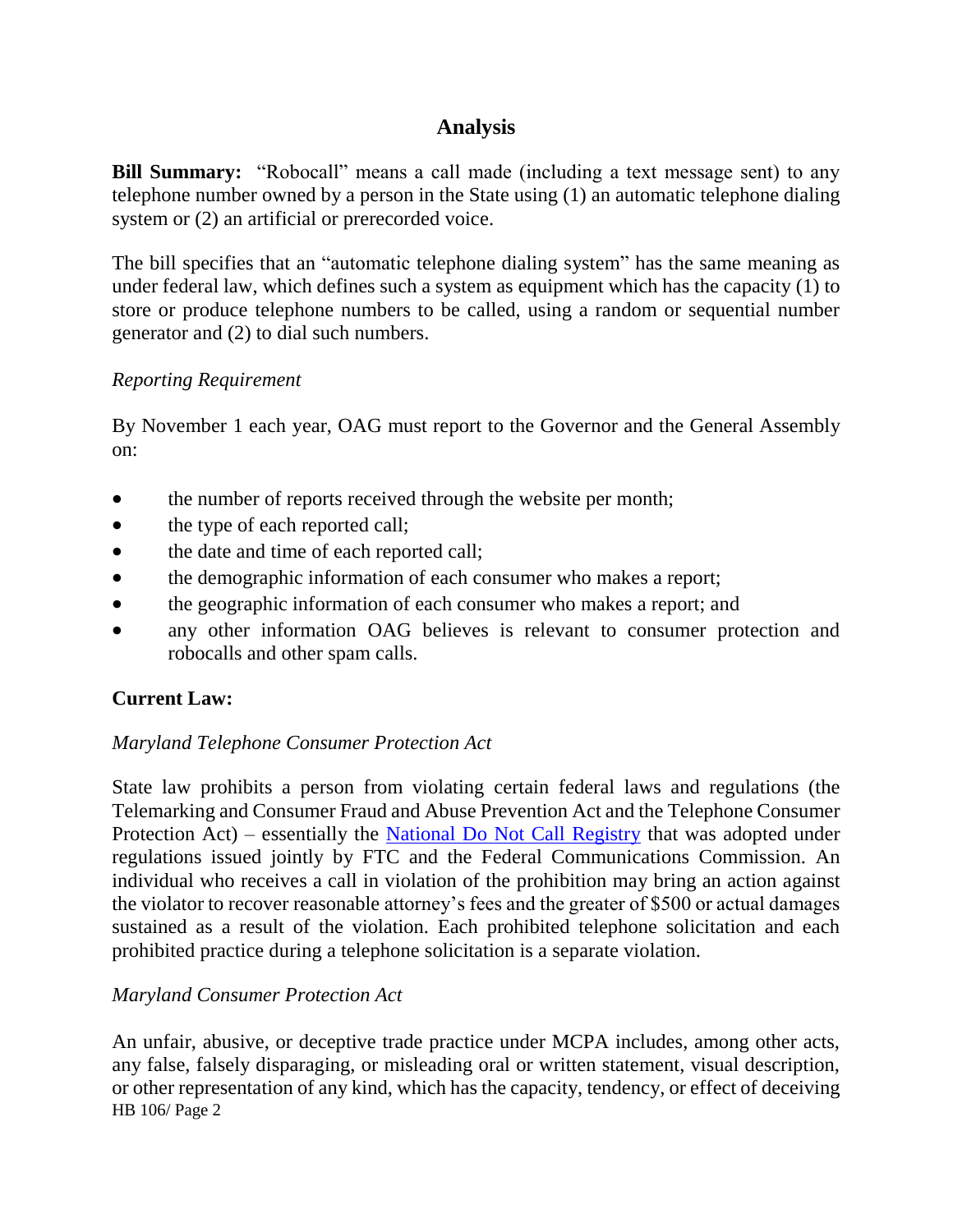or misleading consumers. The prohibition against engaging in any unfair, abusive, or deceptive trade practice encompasses the offer for or actual sale, lease, rental, loan, or bailment of any consumer goods, consumer realty, or consumer services; the extension of consumer credit; the collection of consumer debt; or the offer for or actual purchase of consumer goods or consumer realty from a consumer by a merchant whose business includes paying off consumer debt in connection with the purchase of any consumer goods or consumer realty from a consumer.

The Consumer Protection Division is responsible for enforcing MCPA and investigating the complaints of aggrieved consumers. The division may attempt to conciliate the matter, issue a cease and desist order, or file a civil action in court. A merchant who violates MCPA is subject to a fine of up to \$10,000 for each violation and up to \$25,000 for each repetition of the same violation. In addition to any civil penalties that may be imposed, any person who violates MCPA is guilty of a misdemeanor and, on conviction, is subject to a fine of up to \$1,000 and/or imprisonment for up to one year.

**State Expenditures:** Special fund expenditures increase by *at least* \$45,820 in fiscal 2022, which accounts for the bill's October 1, 2021 effective date, in order to hire one permanent half-time employee to implement the bill's requirements. More specifically, this estimate reflects the cost of hiring one administrator to monitor the website, compile the data, submit reports to FTC, prepare and submit the required annual report, and respond to calls and emails from consumers that are generated as a result of the website. The estimate includes a salary, fringe benefits, one-time start-up costs, and ongoing operating expenses.

| Position                                  | (0.5)    |
|-------------------------------------------|----------|
| <b>Salary and Fringe Benefits</b>         | \$40,484 |
| <b>Operating Expenses</b>                 | 5,336    |
| <b>Minimum FY 2022 State Expenditures</b> | \$45,820 |

Future year expenditures reflect a full salary with annual increases and employee turnover and ongoing operating expenses.

While OAG did not indicate whether expenditures will further increase due to the bill's education campaign requirements, it is assumed that any such additional costs can be absorbed with existing budgeted resources. To the extent that OAG is unable to accommodate the bill's education campaign requirements with existing resources, special fund expenditures may increase further.